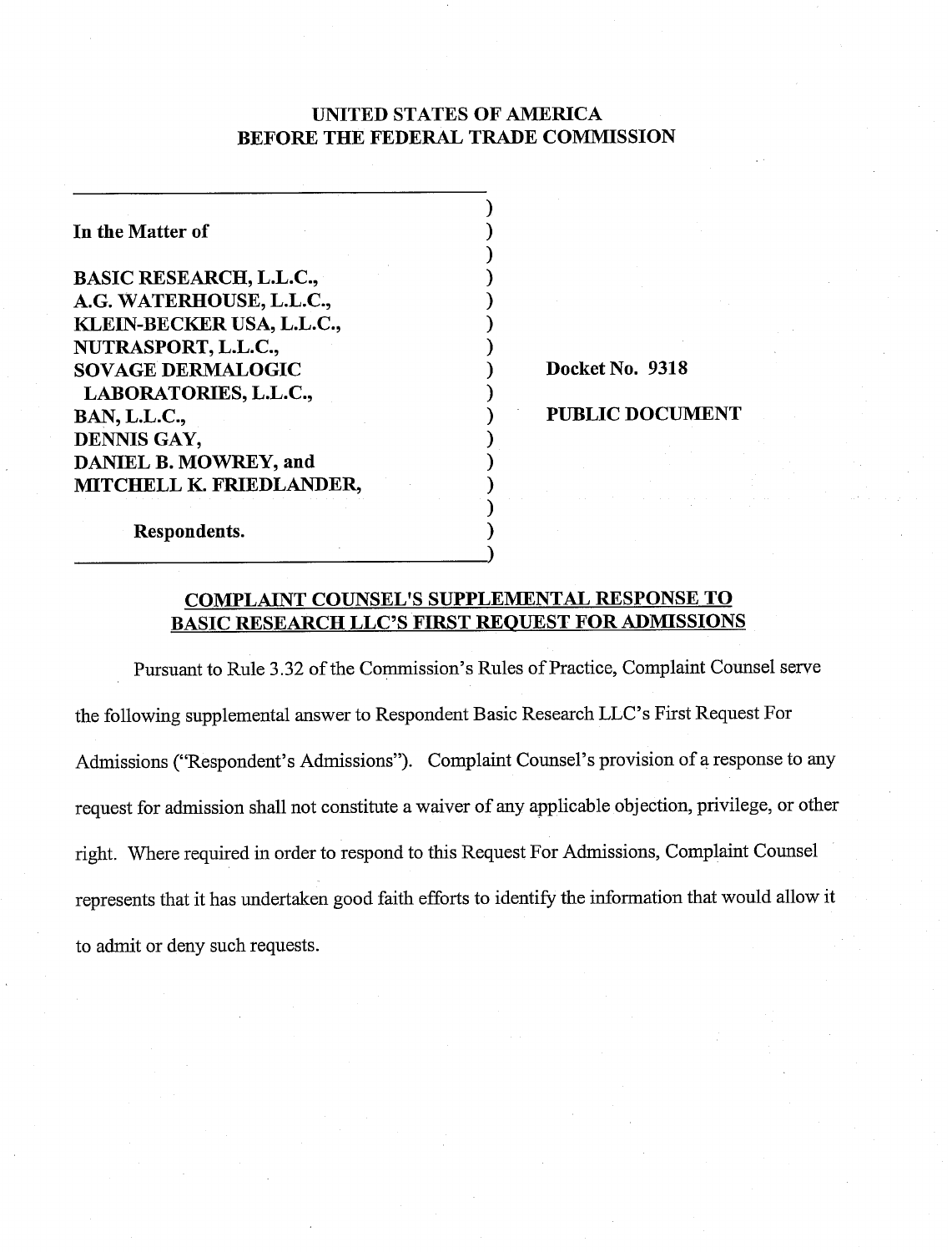### **GENERAL RESPONSES**

1. Complaint Counsel's responses are made subject to all objections as to competence, relevance, privilege, materiality, propriety, admissibility, and any and all other objections and grounds that would require the exclusion of any statement contained herein if any requests were asked of, or if any statements contained herein were made by, or if any documents referenced here were offered by a witness present and testifying in court, all of which objections are reserved and may be interposed at the time of the hearing.

2. The fact that Complaint Counsel have responded to any request for admission in whole or in part is not intended and shall not be construed as a waiver by Complaint Counsel of all or any part of any objection to any request for admission.

**3.** Complaint Counsel have not completed their investigation in this case, and additional facts may be discovered that are responsive to Respondent's interrogatories. Complaint Counsel reserve the right to supplement the responses provided herein as appropriate during the course of discovery.

4. As used herein, "Respondents" shall mean all Respondents named in the Complaint.

*5.* As used herein, "Respondent's requests for adrmssion" shall mean the requests for admission and all applicable instructions and defimtions as set forth in Basic Research, LLC's First Request For Admissions.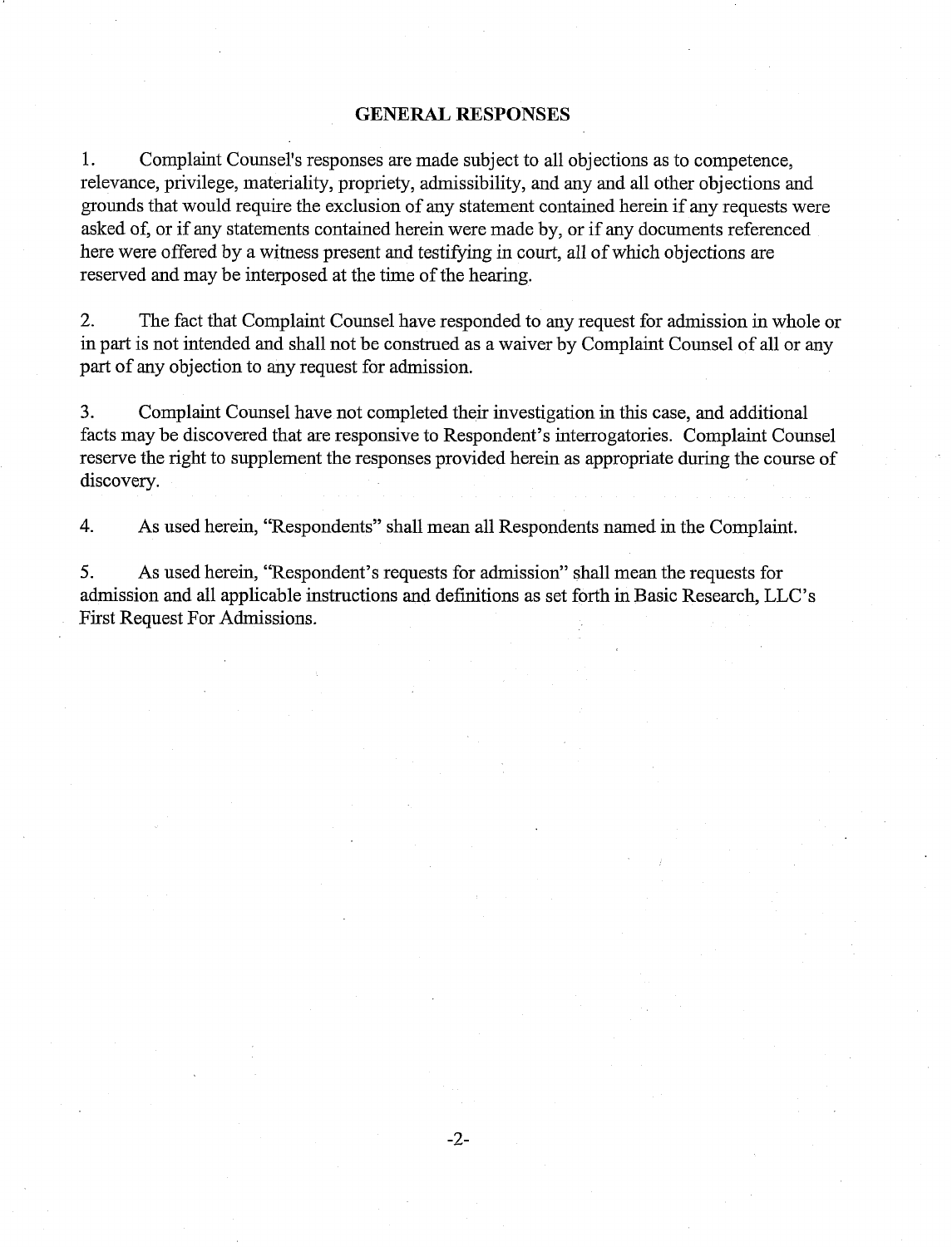# Requests for Admission and Responses

34. Admit that there is no Federal Trade Commission rule that prohbits a Ph.D from being referred to as a "doctor."

**Response:** Complaint Counsel objects to this request to the because it does not seek "an admission of the truth of any matters relevant to the pending proceeding." R. 3.32, Admissions. Complaint Counsel further objects to this request because it seeks an admission as to a matter of law and hence is not a proper request and exceeds the scope of Rule 3.32 Admissions.

**Supplemental Response:** Subject to and without waiving the objections specified above, Complaint Counsel admits that there is no Federal Trade Commission Guide and Trade Practice Rule that specifically prohbits a Ph.D fiom being referred to as a "doctor." Complaint Counsel denies this request to the extent it makes the unwarranted inference that misrepresenting oneself as a medical doctor is permissible under the FTC Act.

Dated: November 24, 2004

Laureen Kapin

| Laureen Kapin                      | $(202)$ 326-3237 |
|------------------------------------|------------------|
| Walter C. Gross                    | $(202)$ 326-3319 |
| Joshua S. Millard                  | $(202)$ 326-2454 |
| Robin M. Richardson (202) 326-2798 |                  |
| Laura Schneider                    | $(202)$ 326-2604 |

Bureau of Consumer Protection Federal Trade Commission 600 Pennsylvania Avenue, N. W Washington, D.C. 20580